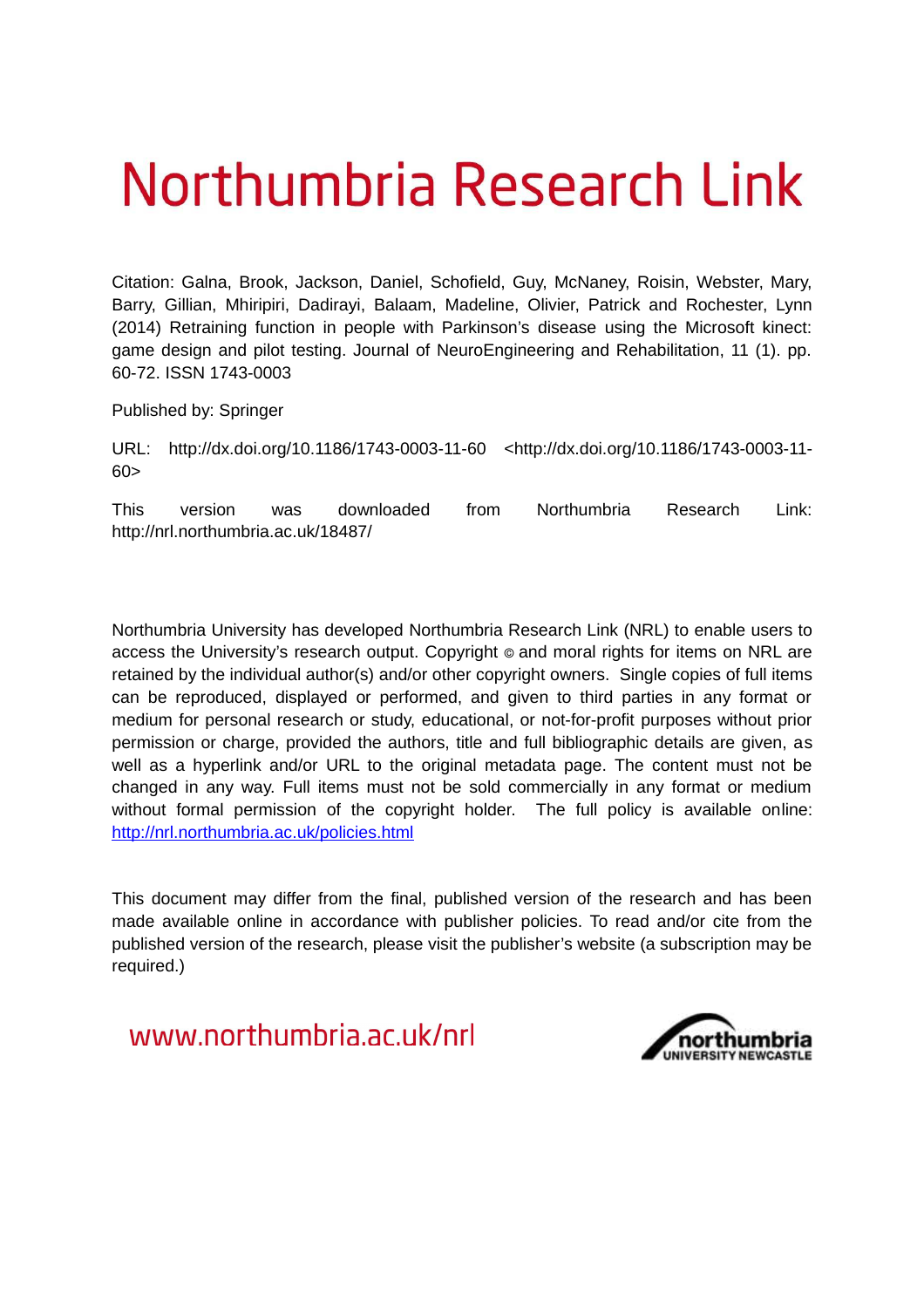

# <span id="page-1-0"></span>**METHODOLOGY CONSUMING ACCESS**

# Retraining function in people with Parkinson's disease using the Microsoft kinect: game design and pilot testing

Brook Galna<sup>1</sup>, Dan Jackson<sup>2</sup>, Guy Schofield<sup>2</sup>, Roisin McNaney<sup>2</sup>, Mary Webster<sup>2</sup>, Gillian Barry<sup>1</sup>, Dadirayi Mhiripiri<sup>1</sup> , Madeline Balaam<sup>2</sup>, Patrick Olivier<sup>2</sup> and Lynn Rochester<sup>1\*</sup>

# Abstract

Background: Computer based gaming systems, such as the Microsoft Kinect (Kinect), can facilitate complex task practice, enhance sensory feedback and action observation in novel, relevant and motivating modes of exercise which can be difficult to achieve with standard physiotherapy for people with Parkinson's disease (PD). However, there is a current need for safe, feasible and effective exercise games that are appropriate for PD rehabilitation. The aims of this study were to i) develop a computer game to rehabilitate dynamic postural control for people with PD using the Kinect; and ii) pilot test the game's safety and feasibility in a group of people with PD.

Methods: A rehabilitation game aimed at training dynamic postural control was developed through an iterative process with input from a design workshop of people with PD. The game trains dynamic postural control through multi-directional reaching and stepping tasks, with increasing complexity across 12 levels of difficulty. Nine people with PD pilot tested the game for one session. Participant feedback to identify issues relating to safety and feasibility were collected using semi-structured interviews.

Results: Participants reported that they felt safe whilst playing the game. In addition, there were no adverse events whilst playing. In general, the participants stated that they enjoyed the game and seven of the nine participants said they could imagine themselves using the game at home, especially if they felt it would improve their balance. The Flow State Scale indicated participants were immersed in the gameplay and enjoyed the experience. However, some participants reported that they found it difficult to discriminate between different types and orientations of visual objects in the game and some also had difficulty with the stepping tasks, especially when performed at the same time as the reaching tasks.

Conclusion: Computer-based rehabilitation games using the Kinect are safe and feasible for people with PD although intervention trials are needed to test their safety, feasibility and efficacy in the home.

Keywords: Parkinson's disease, Kinect, Rehabilitation, Balance, Exergaming

# Introduction

Parkinson's disease (PD) is a multi-system neurodegenerative disorder that impairs postural control and mobility, impacting negatively on community ambulation [\[1](#page-9-0)] and increases the risk of slips, trips and falls [[2\]](#page-9-0). Exercise is emerging as an effective therapy to improve gait, balance and mobility in PD [\[3,4](#page-9-0)]. Furthermore, it appears

that the mode of delivery and content of exercise is important for the optimal long-term change in functional activities and this is thought to be due to more effective retraining of compensatory circuits within the brain [\[5](#page-9-0)]. Practice of complex tasks (total body movement rather than exercising a single joint), using sound and vision to enhance exercise, increased practice and knowledge of changes in performance have all been shown to be important features of exercise [\[5](#page-9-0)-[13\]](#page-10-0). It is difficult to achieve this with standard physiotherapy and the intensity and opportunities to engage in PD specific exercise



© 2014 Galna et al.; licensee BioMed Central Ltd. This is an Open Access article distributed under the terms of the Creative Commons Attribution License [\(http://creativecommons.org/licenses/by/2.0\)](http://creativecommons.org/licenses/by/2.0), which permits unrestricted use, distribution, and reproduction in any medium, provided the original work is properly credited.

<sup>\*</sup> Correspondence: [lynn.rochester@ncl.ac.uk](mailto:lynn.rochester@ncl.ac.uk)

<sup>&</sup>lt;sup>1</sup>Clinical Ageing Research Unit, Institute for Ageing and Health, Campus for Ageing and Vitality, Newcastle University, Newcastle upon Tyne NE4 5PL, UK Full list of author information is available at the end of the article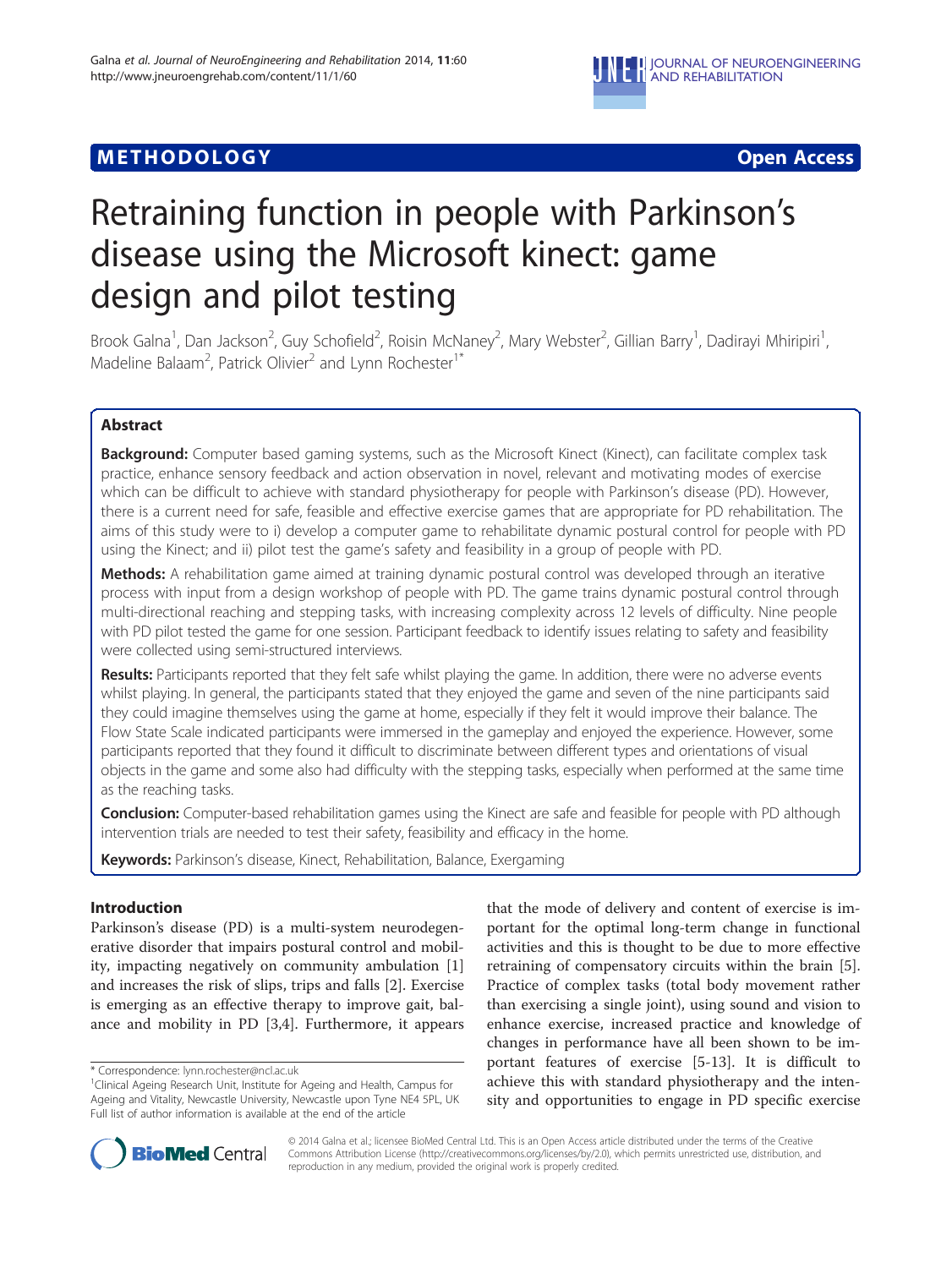<span id="page-2-0"></span>programs are limited due to access to physiotherapy services. Exercise-based computer games (exergames) such as those played with the Nintendo Wiitrade™, Sony Playstation Eye™ and Microsoft Kinect (Kinect) systems may help facilitate high volume and quality exercise to improve postural control and mobility in people with PD in the home. These systems may also be used as sensors to measure clinically relevant outcomes during gameplay [[14](#page-10-0)].

Initial studies have produced promising results for the use of exergaming as a rehabilitation tool for older adults and people with neuropathies [\[15](#page-10-0)-[23\]](#page-10-0), including those with PD [\[24](#page-10-0)-[29\]](#page-10-0). The current literature on exergaming for PD suggests that people with PD accept and enjoy playing exergames, are able to improve their gameplay with practice and that improvements in gameplay transfer to improvements in clinical measures of postural control [\[24](#page-10-0)-[29\]](#page-10-0). However, there is little evidence in regard to its safety and its clinical effectiveness is yet to be established by large randomised clinical trials. In addition, all but one of these previous studies used commercially available games which are not specifically designed for PD. To our knowledge, there have been no exergames developed to improve postural control in people with PD. Therefore, we set out to design an exergame to improve the dynamic postural control of people with PD using the Kinect system.

The Kinect system is a camera-based controller which a player can use to directly control a game through body movement without the need for balance boards or handheld controllers. Another benefit of using the Kinect system is that its depth sensor allows measurement of threedimensional movement patterns, which allows real-time feedback of movement whilst playing the game as well as home-based assessment of clinical outcomes and symptoms. Three dimensional reconstruction of body motion also permits the development of games that target specific coordination patterns when retraining movement, unlike other controller or force platform based exergaming systems. This feature may be useful to enhance the quality of training as well as help avoid injury or fatigue due to poor technique.

The specific aims of this project were to i) develop a simple game for retraining balance and postural control for PD, with input from people with PD and physiotherapists with expertise in PD; and ii) pilot test the prototype game with a group of people with PD to assess the game's safety and feasibility.

#### Part 1 - game design

Both computer games and exercise interventions need to be acceptable for the intended population [\[25,30](#page-10-0)]. Taking a user-centred design approach, we conducted a design workshop with people with PD to input into our game design to ensure the game was appropriate for people with PD.

# **Methods**

#### **Participants**

Two people with mild to moderate (Hoehn & Yahr stage II and III) PD and one carer attended the design workshop. Parkinson's disease support groups were contacted through a national PD charity, Parkinson's UK. People with PD were included if they were between 40–80 years old and had mild to moderate PD. The design workshop consisted of one three-hour session. Participants took part in a discussion about the accessibility and usability of commercially available exergames (Nintendo  $Wii^{TM}$ and Microsoft Xbox Kinect) and exercise based computer games for people with PD. Participants were then provided the opportunity to play and view several types of games and comment on their appropriateness for people with PD. Finally, they were asked to discuss their thoughts on which features they would like included in a game targeting their postural control. We also asked participants about their daily use of technology and preferences for the style and type of game they would like us to develop. The session was video recorded and transcribed for inductive thematic qualitative analysis. Ethical approval was obtained from the Newcastle University Research Ethics Committee and all participants signed an informed consent form prior to this study.

#### Results

#### Design workshop

Several requirements relevant to game design emerged from comments made during the design workshop (Table [1\)](#page-1-0).

When observing our participants with PD play different types of games, we noted that one person had marked difficulty using the Nintendo Wii Fit™ balance

Table 1 Participant comments during the design workshop that

| Concerns | Did not like the idea of an adventure or complex<br>narrative based game, especially science fiction                                   |  |  |  |  |
|----------|----------------------------------------------------------------------------------------------------------------------------------------|--|--|--|--|
|          | Were concerned that the pace of the game should not<br>be too fast                                                                     |  |  |  |  |
|          | <b>Preferences</b> Preferred the idea of solo play over play with others<br>(self-conscious over performance)                          |  |  |  |  |
|          | Seemed more attracted to 'real life' events than complex<br>characterisation or fantasy elements                                       |  |  |  |  |
|          | Expressed a preference for cartoon style graphics over<br>more realistic renderings                                                    |  |  |  |  |
|          | Liked puzzles, although one participant expressed<br>concern that combining puzzles with physical tasks might<br>be overly complicated |  |  |  |  |
|          | Expressed a preference for outdoor scenarios;                                                                                          |  |  |  |  |
|          | Were able to identify with a cartoon avatar which<br>mirrored their actions                                                            |  |  |  |  |
|          | Enjoyed satisfying sound effects associated with actions<br>(for example, the thwack of hitting a ball when playing a<br>golfing game) |  |  |  |  |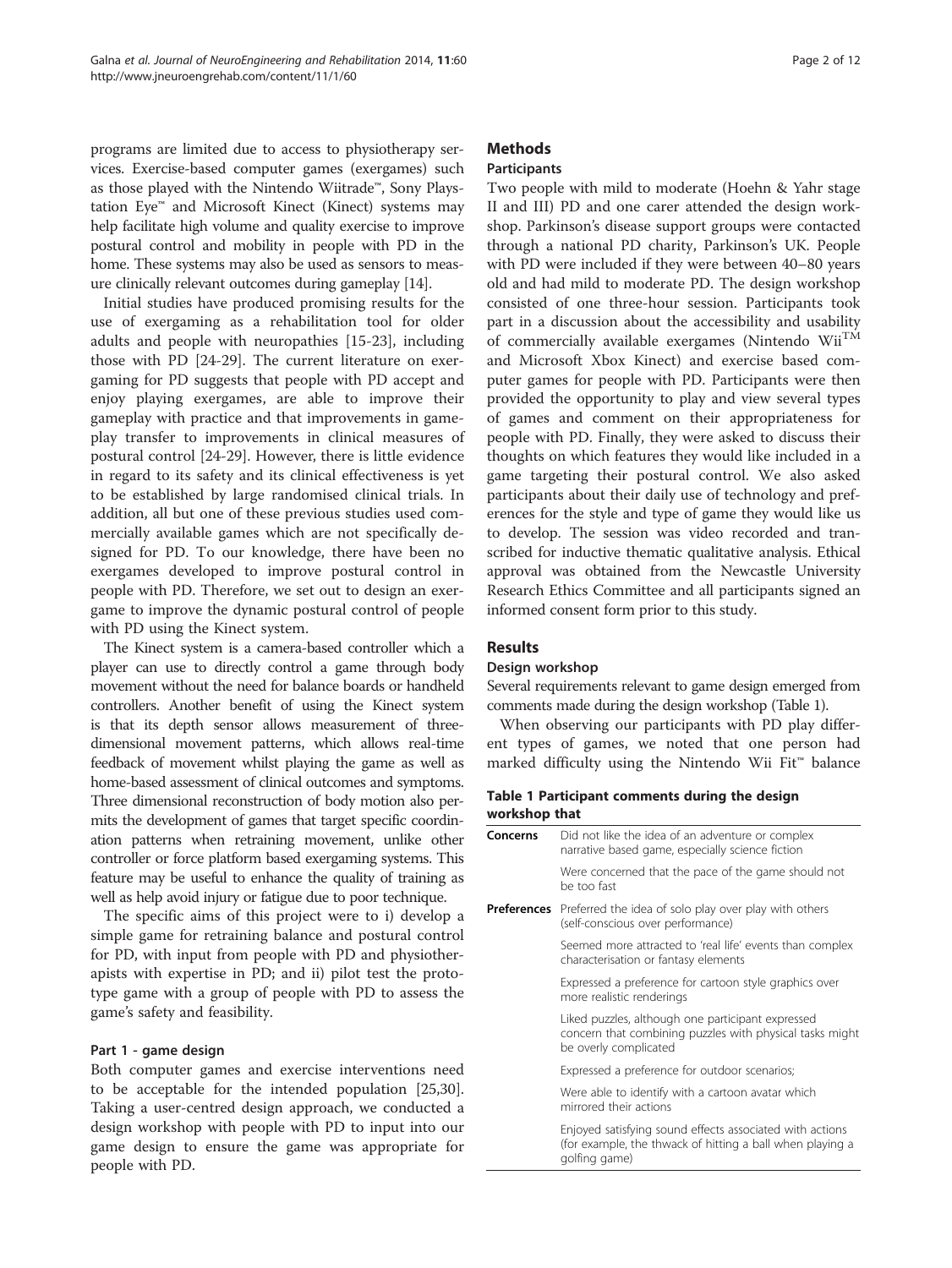board, which he had to repeatedly step on as part of a commercial dancing game. Two of the participants also found using the handheld Nintendo Wii™ controller frustrating when playing a golf game.

#### Game design

Based on design requirements established through interactions with people with PD and an iterative design and

development process between the research team's physiotherapists, game designers and artists, a prototype game targeting postural control rehabilitation in people with PD was created. Microsoft's research 'Kinect for Windows SDK (software development kit)' was used to provide an Application Programmer's Interface to the Kinect sensor. The game was developed to train postural control by rewarding high volumes of reaching outside of the base of

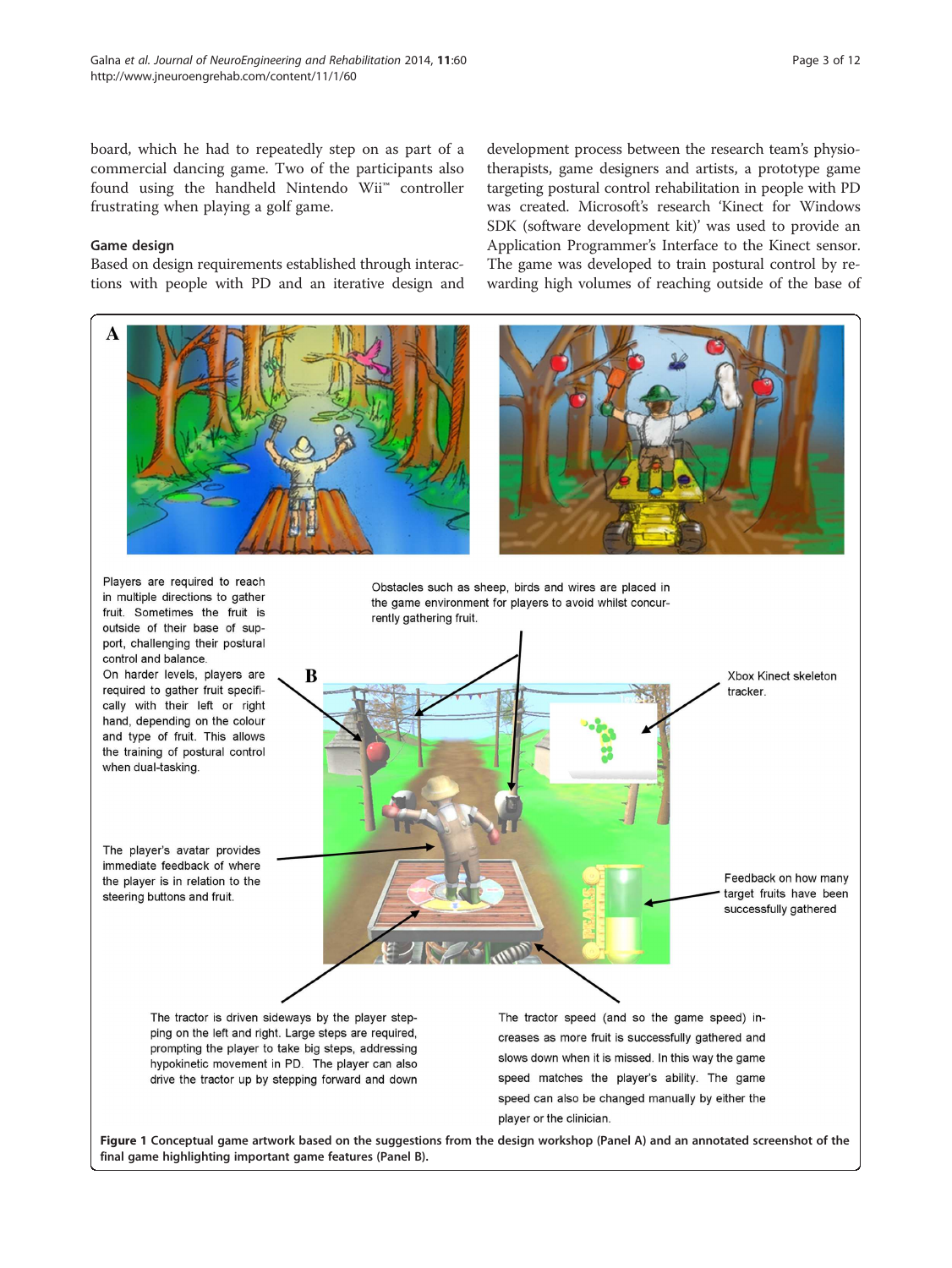<span id="page-4-0"></span>support and taking large multi-directional steps. Early sketches of game artwork and an annotated screenshot of gameplay are shown in Figure [1](#page-2-0) (See Additional file [1](#page-9-0): Video 1 for an example of gameplay). The premise of the game was that players took on the role of a farmer picking fruit from a tractor, a theme inspired by one of the design workshop participants. As the tractor moved through the environment, players had to reach out to pick fruit and drive (by stepping) to avoid obstacles.

To ensure people with PD did not initially find the game too complex, we structured the game with 12 levels of increasing complexity. Training of postural stability was informed by a theoretical model of balance dysfunction and focussed on three of the four domains: quiet stance, reactive postural adjustments and anticipatory postural adjustments [\[31\]](#page-10-0). The early levels of the game focussed solely on reaching (anticipatory adjustments), and introduced more cognitively challenging levels (reactive adjustments) whereby the hand with which the player picked the fruit was conditional on the type and colour of the fruit (i.e. "Pick the red apples with your left hand and the yellow pears with your right hand"). In doing so, the game promoted moving the centre of mass from quiet standing to outside the base of support. As the players progressed, they were required to drive the tractor to avoid oncoming obstacles such as sheep, high wires, birds and wasps. The tractor was driven by making large steps either forwards (tractor moves up), backwards (tractor moves down) and sideways. Promoting large steps was aimed at targeting hypokinetic movement demonstrated by people with PD, which is responsive to external cueing [[32](#page-10-0)]. One foot had to stay in the centre of the tractor to ensure people took large steps instead of several small steps as well as to restrict the player's movement within the capture volume of the Kinect sensor. In addition to hearing a positive noise for successfully collecting fruit (relatively high pitch), a bar at the side of the screen filled up to indicate better collection of the fruit throughout each level. At the end of each level, an encouraging noise ("crowd cheering") played and the proportion of fruit successfully collected was displayed.

People with PD also often have difficulties performing motor tasks when dual-tasking [[33,34\]](#page-10-0). Therefore, the final levels of the game were designed to train postural control under dual-task conditions, by requiring players to both pick fruit (reaching) whilst driving the tractor to avoid the obstacles (stepping) concurrently. The multidirectional stepping combined with reaching tasks further stimulated postural control under more dynamic conditions than just reaching alone. To ensure the game speed was appropriate the speed of the game could be manually adjusted by either the player or clinician and automatically slowed down if the player repeatedly

## Part 2 – safety and feasibility of gameplay

After the design phase, we sought to pilot test the game with a group of people with PD to assess its safety and feasibility, as well as obtain feedback about the gameplay. For the purposes of this article, we define safety as the ability to maintain postural control whilst playing the game, without slipping, tripping or falling. Feasibility was defined as the ability to play and improve gameplay performance, as well as the enjoyment and immersion in the gameplay.

# **Methods**

#### Participants

lected the fruit.

Nine people with PD were recruited through local movement disorder clinics to play the game. Inclusion criteria: diagnosis of idiopathic PD (by a consultant neurologist with a specialist interest in movement disorders), absence of any other neurological problem or any severe co-morbidity likely to affect gait, absence of dementia, adequate sight and hearing with glasses or hearing aid if required, independently mobile indoors without a walking aid and no severe dyskinesias or prolonged off periods. Participants were tested at the peak dose of their anti-Parkinson's medication.

#### Demographic and clinical measures

Prior to gameplay, we documented participant age, sex, height and body mass. In addition, we measured motor disability using part III of the Movement Disorders Society version of the UPDRS (Unified Parkinson's Disease Rating Scale) [[35](#page-10-0)] and balance self-efficacy using the Activities-specific Balance Confidence scale [[36\]](#page-10-0).

#### Setting and equipment

We wished to pilot test the game in a controlled laboratory setting to ensure its safety prior to testing its effectiveness in the home. To achieve this, participants attended the Movement Laboratory at the Clinical Ageing Research Unit, Newcastle University, to play the game. The game was displayed on a 1080x780 resolution LG plasma screen (1100 mm wide  $\times$  620 mm high), mounted 3 m away from the participant. We played the game through a laptop running Windows 7 to which the Kinect sensor was attached. The Kinect API's skeletal tracking functions provided a position estimate for 20 anatomical measurements (including the head, shoulders, elbows, wrists, hands, hips, knees, ankles and feet) at a frequency of 30 Hz.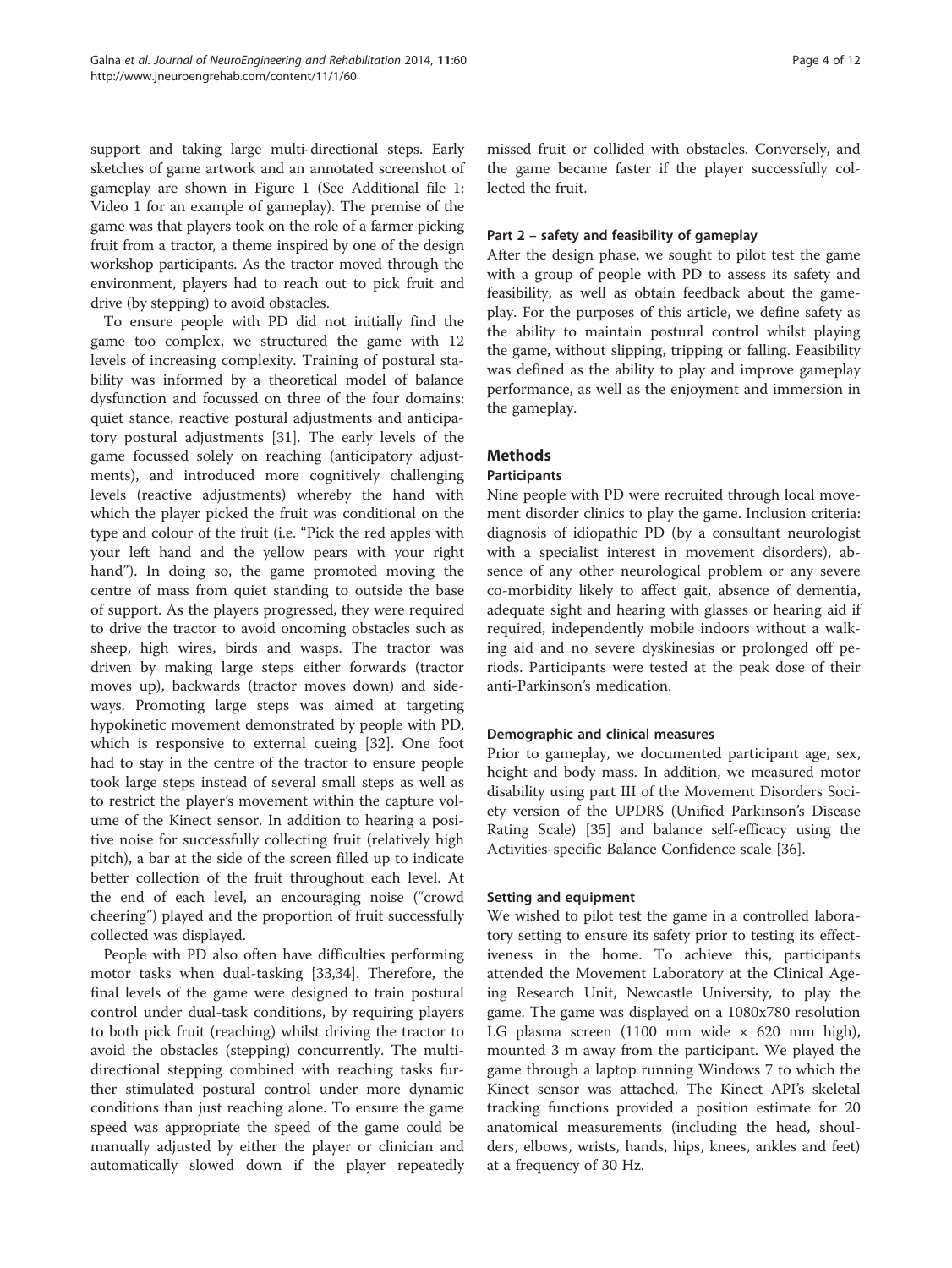<span id="page-5-0"></span>

|  |  |  |  |  | Table 2 Order and description of game levels |  |  |  |  |
|--|--|--|--|--|----------------------------------------------|--|--|--|--|
|--|--|--|--|--|----------------------------------------------|--|--|--|--|

| Order          | Reaching towards fruit                             | Stepping to avoid obstacles                                                                                                    |
|----------------|----------------------------------------------------|--------------------------------------------------------------------------------------------------------------------------------|
| 1              | Fither hand                                        |                                                                                                                                |
| $\mathcal{P}$  | Conditional: Left hand<br>apples, right hand pears |                                                                                                                                |
| 3              |                                                    | Learning to "drive" the tractor up<br>and down (stepping forwards and<br>backwards) and sideways (stepping<br>left and right). |
| $\overline{4}$ |                                                    | Sideways                                                                                                                       |
| $5^+$          | Fither hand                                        | Sideways                                                                                                                       |
| 6              | Conditional: Left hand<br>apples, right hand pears | Sideways                                                                                                                       |
| 7              |                                                    | Forwards and backwards                                                                                                         |
| 8              | Fither hand                                        | Forwards and backwards                                                                                                         |
| 9              | Conditional: Left hand<br>apples, right hand pears | Forwards and backwards                                                                                                         |
| 10             |                                                    | Sideways, forwards and backwards                                                                                               |
| 11             | Fither hand                                        | Sideways, forwards and backwards                                                                                               |
| $12*$          | Conditional: Left hand<br>apples, right hand pears | Sideways, forwards and backwards                                                                                               |
| $5^{+}$        | Conditional: Left hand<br>apples, right hand pears | Sideways                                                                                                                       |

\*See attachment 1 for a video example of gameplay; <sup>+</sup>Participants who progressed through all of the levels also played level 5 again to establish whether they improved with practice.

#### Gameplay

Participants played the game for approximately 30 minutes. The game was presented with increasing levels of difficulty (Table [2](#page-4-0)). Participants were allowed to keep playing or to repeat levels if they wanted. We ceased level progression when participants were tired or if the levels were too complex for them to keep progressing. Unlike an intervention trial where the progression may be slower, allowing for more practice to master each level, the goal of this session was to expose participants to as much of the game's content within the session, without pushing them to levels which either they or the researchers perceived as too cognitively or physically demanding. Each level lasted approximately 2 minutes, and participants were encouraged to comment and discuss the gameplay, highlighting things they liked or disliked. An experienced physiotherapist was present at each session to ensure the safety of the participant.

#### Data extraction and synthesis

Gameplay data was recorded while participants played the game, including their body position which was recorded using the inbuilt Kinect skeletal model tracker. We also recorded the number of times participants reached for fruit or stepped to avoid obstacles as well as if these attempts were successful. All of the participants who progressed through all of the levels repeated Level

| <b>Ouestion</b><br>number | <b>Ouestion</b>                                               |
|---------------------------|---------------------------------------------------------------|
| 1                         | What type of games do you play at home?                       |
| $\mathfrak{D}$            | Who do you play with?                                         |
| 3                         | How often do you play and for how long?                       |
| 4                         | Where in your home do you play?                               |
| 5                         | How often do you exercise?                                    |
| 6                         | Do you exercise with anyone?                                  |
| 7                         | What types of exercise do you do?                             |
| 8                         | Are you self-motivated to exercise?                           |
| 9                         | Does anyone tell you to exercise? If so, who?                 |
| 10                        | Would you consider the game you played an "exercise game"?    |
| 11                        | Did the game support the right kind of exercise for you?      |
| 12                        | What did you think of the game you just played?               |
| 13                        | Could you imagine playing it at home?                         |
| 14                        | Would you want to play the game with anyone else?             |
| 15                        | Did you feel safe playing the game?                           |
| 16                        | If the game were available to use at home, would you play it? |
| 17                        | If the game were available to purchase, would you buy it?     |

Table 3 List of questions asked during the semi-structured interview

5 (stepping sideways and conditional reaching for fruit) to assess whether their gameplay improved with practice (i.e. successfully gathered more fruit per level). Data are described using means and ranges.

#### Interview process

A semi-structured interview was conducted by the research physiotherapist after the gameplay. Questions focussed on perceptions of playing the game in terms of safety, gameplay, the game's utility as an exercise intervention and the type of games participants already play at home. Interview questions are listed in Table [3.](#page-4-0) Participants were also asked to fill in a Flow State Scale questionnaire, which quantifies different perceptual domains of immersion during physical activity (See Table 4 for example items) [[37](#page-10-0)].

#### Results

The participants had mild to moderately severe PD (Table 5). Seven of the participants played games at home, with most of them playing paper based puzzles such as Sudoku or crosswords (Table [6\)](#page-6-0). Three of the participants played the Nintendo Wii<sup>TM</sup> at home. Most participants were self-motivated to exercise and all stated they exercised at least once a week (Table [7](#page-7-0)). Walking was the most common type of exercise mentioned. Most people played games and exercised by themselves, although some did involve friends or family.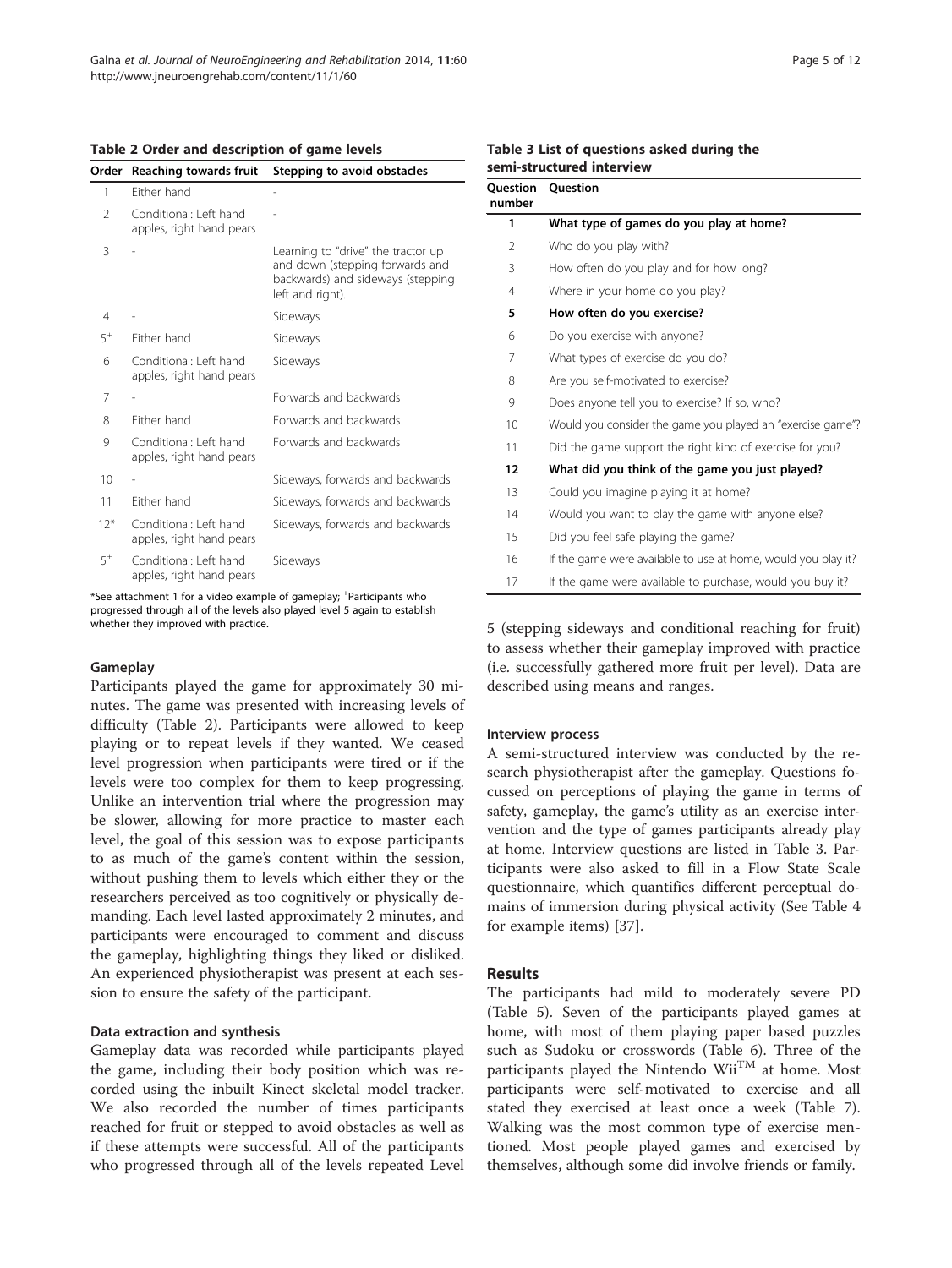| Construct                                  | <b>Example item</b>                                             |      | Participant                   |                |           |      |                          |      |           |           |         |      |
|--------------------------------------------|-----------------------------------------------------------------|------|-------------------------------|----------------|-----------|------|--------------------------|------|-----------|-----------|---------|------|
|                                            |                                                                 |      | $\overline{2}$                | 3.             | 4         | 5.   | 6                        | 7    | 8         | 9         | Mean SD |      |
| <b>Enjoyment (Autotelic</b><br>experience) | really enjoyed the experience                                   | 5.00 | 3.25                          | 2.25           | 4.25      | 4.75 | 4.75                     | 3.50 | 4.25      | 4.25      | 4.03    | 0.88 |
| Clear goals                                | My goals were clearly defined                                   |      | 5.00                          | 2.75           | 4.50 5.00 |      | 5.00                     | 3.25 | 4.00      | 3.50      | 4.22    | 0.88 |
| Challenge                                  | My abilities matched the high challenge of the<br>situation     |      | 5.00                          |                |           |      | 3.25 2.25 3.50 4.25 5.00 |      | 3.25 4.50 | 3.00      | 3.78    | 0.96 |
| Concentration                              | My attention was focussed entirely on the game                  | 5.00 | 4.50 3.50 4.75 5.00           |                |           |      | 5.00                     | 4.50 | 4.75 4.00 |           | 4.56    | 0.51 |
| Control                                    | felt in total control of my body, without conscious effort      | 5.00 | 3.50                          | 2.00           | 3.00 4.25 |      | 4.25 2.25                |      | 3.75      | 3.00      | 3.44    | 0.98 |
| Feedback                                   | It was clear to me that I was doing well                        |      | $5.00 \quad 4.50$             | 2.25 3.50 4.00 |           |      | 4.75                     | 4.00 | 4.00      | 3.00      | 3.89    | 0.87 |
| Action                                     | Things just seemed to happen automatically                      |      | 2.75<br>5.00                  | 2.00           | 2.50 3.50 |      | 4.50                     | 2.50 |           | 1.75 3.50 | 3.11    | 1.10 |
| <b>Transience</b>                          | Time seems to alter (either speed up or slow down)              | 5.00 | 1.00                          |                | 3.25 2.50 | 2.00 | 2.00                     | 2.50 | 2.25      | 3.50      | 2.67    | 1.14 |
| Loss of self-<br>consciousness             | was not worried about what others might be thinking<br>about me |      | 5.00 4.25 2.25 4.50 3.50 5.00 |                |           |      |                          | 5.00 | 5.00      | 2.75      | 4.14    | 1.06 |

<span id="page-6-0"></span>Table 4 Individual and group response to the Flow State Questionnaire

Cells represent the mean of four similar items and ranging from 1 (strongly disagree) to 5 (strongly agree).

#### Gameplay

There were no adverse events although one participant felt dizzy prior to gameplay due to hypotension. Six of the participants progressed through all of the levels of the game, with the remaining three finding the more demanding levels (multi-directional stepping whilst reaching for fruit) too demanding. Whilst playing the game, participants performed a mean of 328 reaching actions (range 167–628 repetitions) and 167 large steps (in multiple directions, range 74–276 repetitions). People performed worse (percentage of fruit successfully gathered per level) on levels where they had to concentrate which hand to pick the fruit with compared to levels where fruit could be picked with either hand (Figure [2](#page-7-0)).

#### Participant feedback

Table [8](#page-8-0) summarises participant feedback relating to gameplay. Generally participants reported enjoyment of playing the game and all of the PD participants felt safe whilst playing the game. Seven of the participants stated that they could imagine themselves playing the game at

| <b>Table 5 Description of participants</b> |
|--------------------------------------------|
|--------------------------------------------|

| Age<br>(years) | Sex | Height<br>(m) | Mass<br>(kg) | <b>Activity balance</b><br>confidence (%) | <b>UPDRS</b><br>Ш | Hoehn &<br>Yahr stage |
|----------------|-----|---------------|--------------|-------------------------------------------|-------------------|-----------------------|
| 78             | M   | 1.67          | 77.0         | 91.9                                      | 30                | Ш                     |
| 61             | F   | 1.55          | 54.8         | 97.5                                      | 12                |                       |
| 73             | F   | 1.64          | 55.0         | $29.4*$                                   | 22                | Ш                     |
| 71             | F   | 1.57          | 88.2         | 92.2                                      | 9                 |                       |
| 60             | F   | 1.56          | 69.8         | 98.6                                      | 13                | Ш                     |
| 54             | F   | 1.78          | 68.6         | 99.9                                      | 10                |                       |
| 69             | M   | 1.76          | 77.8         | 94.7                                      | 23                | Ш                     |
| 70             | F   | 1.46          | 60.0         | 81.9                                      | 25                | Ш                     |
| 78             | M   | 1.73          | 66.0         | 94.1                                      | 31                | Ш                     |

\*Recently diagnosed with hypotension.

home, although whether or not they would buy the game would depend on the price. Participants said they would enjoy playing the game with others, with competition being an important gameplay factor raised by several people.

Negative feedback of the gameplay focussed on problems with the visuals, such as the inability to distinguish different objects in the game, such as the birds and the wasps, or the position of the fruit coming towards them. Some people also had some difficulty with stepping to drive the tractor. Interestingly, many perceived the game as more of a cognitive challenge than as a game of balance.

#### Flow state scale

The results from the Flow State Scale (Table [5](#page-5-0)) questionnaire, which quantifies the levels of immersion into the gameplay, showed that the participants experienced states of flow occurring during the game. This was particularly the case with respect to the "concentration" item which showed the highest mean value across participants, indicating that all participants were concentrating a lot on the game. Participants also tended to score highly on the loss of self-consciousness, clear goals and enjoyment items.

#### **Discussion**

#### Game design

The first aim of this study was to create an exergame appropriate for people with PD. Exergaming may provide clinicians with an effective therapeutic tool to augment rehabilitation of motor function [\[38,39\]](#page-10-0) in people with neuropathies such as traumatic brain injury [\[15,40](#page-10-0)], cerebral palsy [\[16,41](#page-10-0)] and stroke [\[20,23\]](#page-10-0). However, it is important that the rehabilitation exergames are designed within the context of the specific rehabilitation needs and capabilities, as well as fitting with the values and lifestyles, of the target population.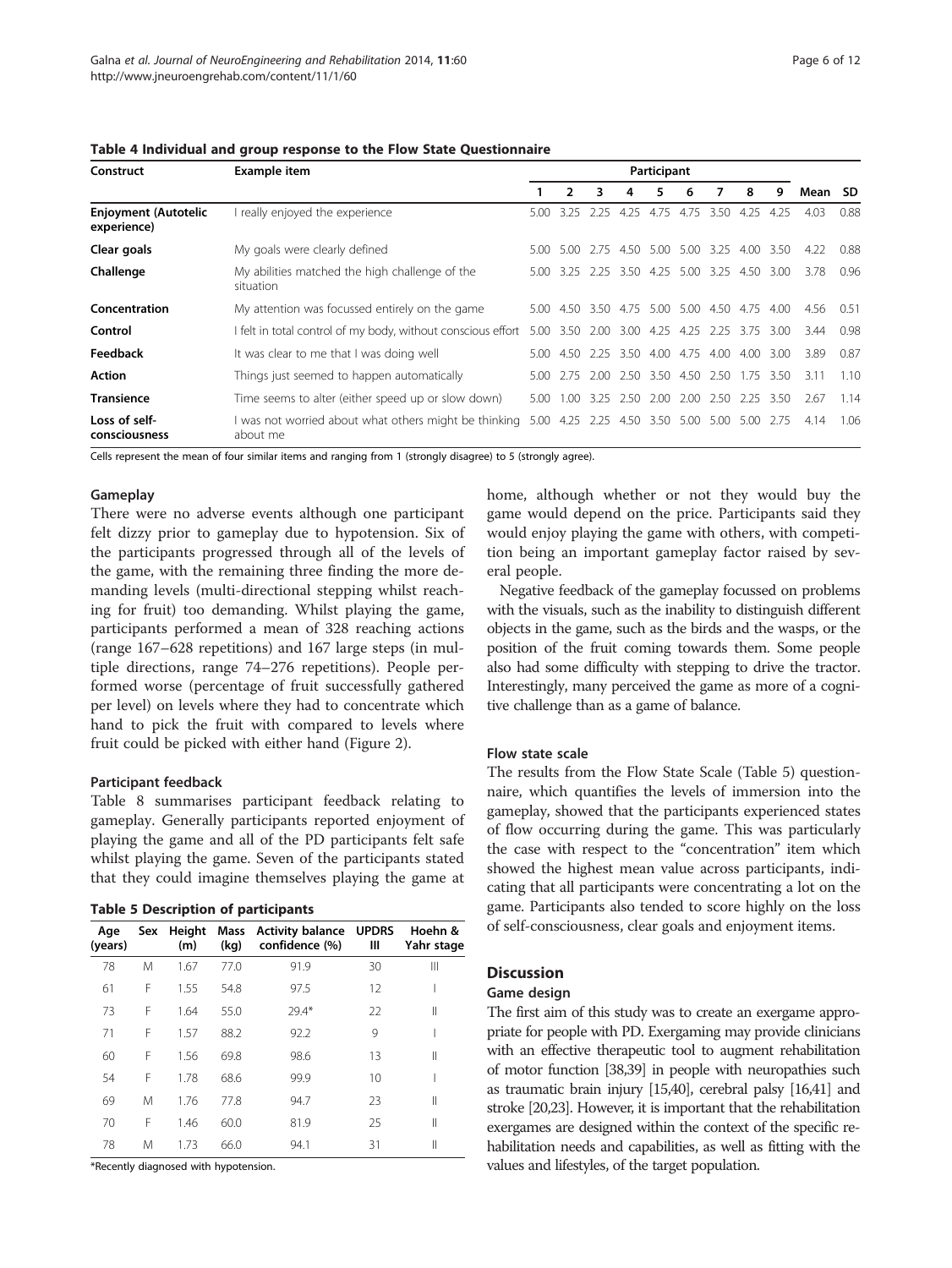| Participant    | What types of games do Who do you play with?<br>you play at home?            |                                                         | How often do you play and<br>for how long?                                                       | Where in your home do you play?                        |
|----------------|------------------------------------------------------------------------------|---------------------------------------------------------|--------------------------------------------------------------------------------------------------|--------------------------------------------------------|
|                | Does not play games                                                          |                                                         |                                                                                                  |                                                        |
| $\overline{2}$ | Crosswords, polygon,<br>Sudoku, code word                                    | Mainly on my own, although<br>occasionally with partner | 1 hr per day                                                                                     | Kitchen, Bedroom or bathroom                           |
| 3              | Crosswords, sometimes<br>pub quizzes                                         | Crosswords alone. Pub quizzes<br>with friends.          | 4 x 1 hr per week but more when<br>travelling                                                    | Living room, Public transport                          |
| 5              | Sudoku, Crosswords,<br>Brainteasers, Solitaire,<br>Scrabble, Nintendo Wii    | Alone or with daughters                                 | Paper-based games (30 min-1 hr<br>per day) Nintendo Wii (1 x 20 min<br>per week)                 | Paper based puzzles (Bedroom)<br>Nintendo Wii (lounge) |
| 6              | Sudoku                                                                       | Myself                                                  | Once per week                                                                                    | Kitchen                                                |
| 7              | Solitaire, Back gammon,<br>bridge, chess, checkers                           | With partner or grandchildren                           | 5 x up to 1 hr (plus 10 min at work)                                                             | Home office                                            |
| 8              | Nintendo Wii, Sudoku,<br>crosswords, pub quiz,<br>checkers, chess, bridge    | Alone or occasionally with<br>family                    | Rarely on the Nintendo Wii Monthly<br>pub quiz Sudoku and crosswords daily                       | Spare bedroom, Pub                                     |
| 9              | Nintendo Wii, various card<br>games, jigsaw puzzles,<br>Sudoku, puzzle books | Friends, mother, daughter,<br>grandchildren             | Varies greatly depending who is<br>visiting Monthly friends games<br>night Nintendo Wii 1 x week | Bedroom, lounge, dining room                           |
| 10             | Does not play games                                                          |                                                         |                                                                                                  |                                                        |

<span id="page-7-0"></span>Table 6 Response to interview questions about games played at home

The rehabilitation needs and capabilities of people with PD vary greatly between people and over the progression of the disease. One important consideration is that the games for people with PD should not be made too difficult, in terms of their pace or cognitive complexity [[25,27\]](#page-10-0). This concern was also raised in the design workshop and feedback on gameplay in the current study suggested that, although the pace was not a problem, some people found aspects of the game more cognitively than physically challenging. For example, not all of the participants were able to progress through all of the levels of difficulty on the first attempt playing the game, as they found the later levels too complex. In most cases, the aspect of the game participants found most challenging was producing the correct stepping direction in relation to oncoming obstacles under the time pressure of the game. This is understandable considering we sought to expose participants to as much of the gameplay as we could within one session of playing. In a homebased intervention, however, we would suggest people progress slowly through the levels, stopping to practice each component of the game until they felt confident to progress. Alternatively, programming thresholds of performance required before progressing to harder levels may help ensure safety and appropriate practice during home based gameplay.

Another goal of the game was to train postural control under cognitively challenging situations. To this end, we deliberately made the later levels of the game more cognitively demanding. For example, we found participants performed worse on levels where they had to concentrate on which hand to pick the fruit with compared to when they could pick the fruit with either hand. This suggests that the game was able to challenge motor

performance under cognitively demanding situations. As discussed previously, however, it is important that progress through the game is paced in such a way that someone playing at home would not progress too fast and risk their safety.

In addition, many of our participants found some visual aspects of the game difficult, whether that be distinguishing the different types of obstacles, the timing of when they had to reach for the approaching fruit or recognising the different positions of the tractor. Impaired visual function has been well described in Parkinson's disease but its impact on movement is less clear [[42-](#page-10-0)[47](#page-11-0)]. The visual difficulties observed in this study are interesting for two reasons. First, it highlights the need to make the appearance of visual assets in exergames for PD easy to distinguish and their orientation more obvious, as not to distract from the primary challenge of the game which is to improve movement. Second, it is possible that exergames might be useful in identifying and monitoring visuospatial problems in PD.

Overall, the feedback from the pilot testing was positive however we also asked participants to provide constructive feedback to help us identify issues where the game can be improved. We hope that these issues raised may also help other developers produce games appropriate for people with PD. For example, better distinction between game objects, better visual cues as to the timing of approaching objects, a more intuitive driving mechanism and more positive feedback may improve the acceptance of the game. Music and multi-player compatibility may also improve gameplay and enjoyment of the game. In addition, some participants did not feel they would play the game at home if available. Of these, one participant felt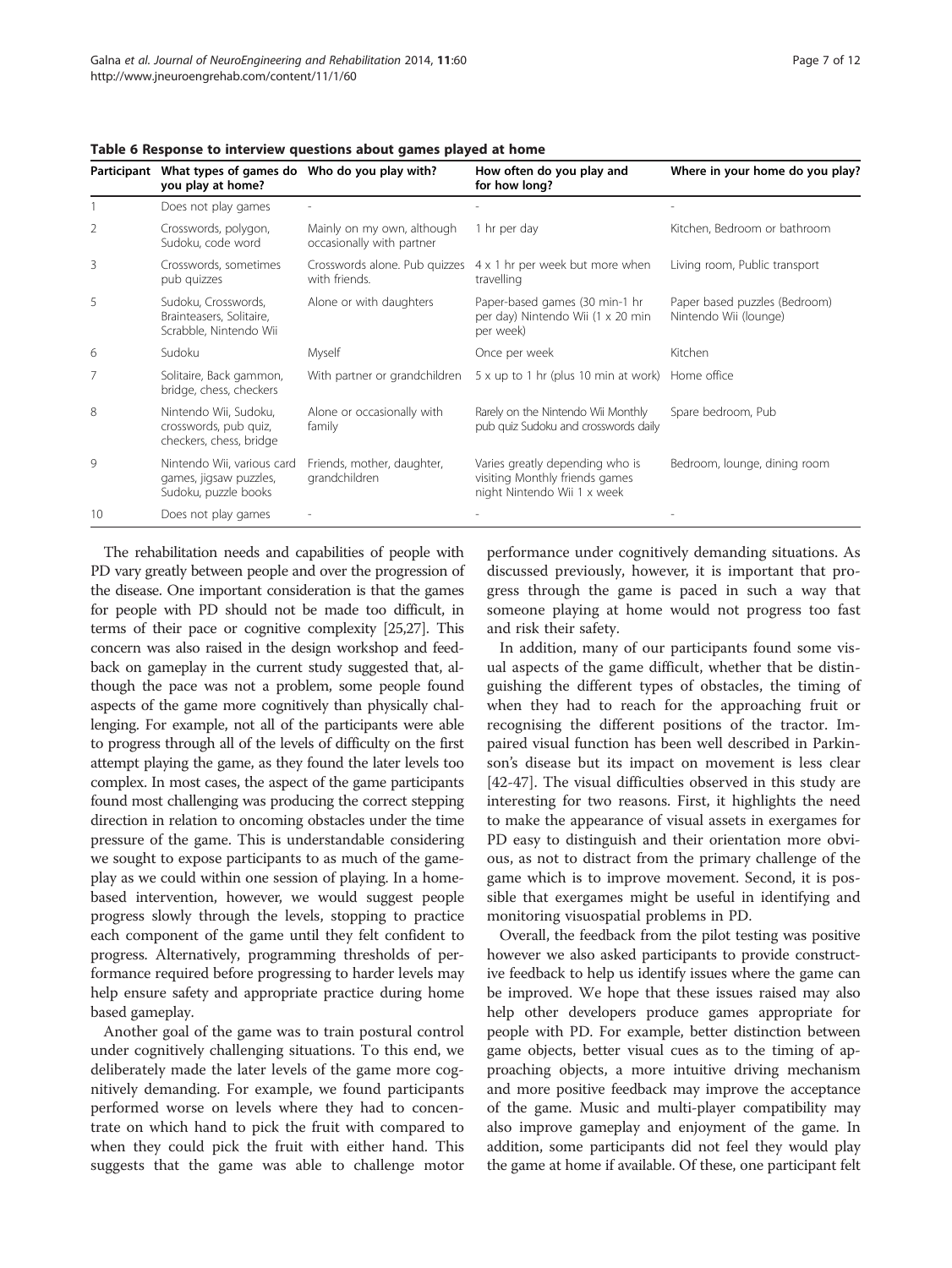|                | Participant What type of exercise<br>do you do/How often?                                                                                                            | Are you self-<br>Do you exercise<br>with anyone?<br>motivated to<br>exercise?<br>an exercise game? |                                         | Would you consider the<br>game you just played                                                                                    | Did the game support<br>the right type of exercise<br>for you?                                                                                                               |
|----------------|----------------------------------------------------------------------------------------------------------------------------------------------------------------------|----------------------------------------------------------------------------------------------------|-----------------------------------------|-----------------------------------------------------------------------------------------------------------------------------------|------------------------------------------------------------------------------------------------------------------------------------------------------------------------------|
| $\overline{1}$ | Walking (1/2 mile daily)                                                                                                                                             | No. Occasionally<br>with partner                                                                   | Yes                                     | Not really                                                                                                                        | It was too easy                                                                                                                                                              |
| 2              | Horse riding (3 x per week)<br>and stable care (daily).<br>Pilates/physiotherapy<br>exercises (30 min daily).<br>Walk the dog (daily).<br>Gardening (30 min weekly). | Friends, daughter<br>or employee<br>(stable care).                                                 | Yes                                     | Yes                                                                                                                               | It probably was because it<br>made me exercise my arms<br>and shoulders.                                                                                                     |
| 3              | Walking. Used to enjoy pilates<br>and yoga (3 x weekly) but<br>have stopped 6 weeks ago<br>because of hypotension.                                                   | Was self-motivated<br>In a group<br>Yes<br>before problems<br>with hypotension                     |                                         | I think this is a good balance<br>exercise but feel it would not<br>suit me now because of my<br>hypotension.                     |                                                                                                                                                                              |
| 5              | Yoga (3 x weekly). Aerobic<br>and strength training once<br>weekly. Walk daily.                                                                                      | No. Occasionally<br>with partner.                                                                  | Yes, mostly.                            | Yes. It was also cognitively<br>challenging. It's not like<br>any other physical exercise.<br>It made me use my mind<br>and body. | Yes. I need to be encouraged<br>to do move more. Slow<br>movements can be off-putting<br>but the movements in the<br>game were right for me and<br>didn't trigger my tremor. |
| 6              | Incidental exercise (works on<br>a farm daily). Otherwise no.                                                                                                        | No. Although it<br>my children were<br>younger I would<br>feel more motivated<br>to pay with them. | <b>No</b>                               | It was more a mind exercise.<br>I thought I was thinking<br>more than moving my<br>body.                                          | No. If I thought my balance<br>was poor and this game<br>would help it, I would definitely<br>play this game at home.                                                        |
| $\overline{7}$ | Walks 1 mile daily.                                                                                                                                                  | <b>No</b>                                                                                          | Yes                                     | No. I thought it was more<br>of a game of coordination,<br>reaction time and balance.                                             | Not for me.                                                                                                                                                                  |
| 8              | Walking 3 x weekly                                                                                                                                                   | With my partner.                                                                                   | Yes but not enough<br>to go to the gym. | No. It's not aerobic enough<br>to be considered an<br>exercise.                                                                   | Yes. It challenges my balance<br>and coordination.                                                                                                                           |
| 9              | Walk about 6,000 steps daily.<br>Circuit exercise class at the<br>gym once weekly. Nintendo<br>Wii once weekly.                                                      | I usually exercise<br>alone but sometimes<br>with others.                                          | Yes                                     | Yes. Quite energetic and I<br>felt I used my arms and<br>legs a lot.                                                              | I thought this game challenged<br>my coordination but felt that<br>my balance was not challenged<br>enough.                                                                  |
| 10             | Golf twice weekly.                                                                                                                                                   | Yes.                                                                                               | Yes.                                    | An exercise of the mind.                                                                                                          | I'm not sure. I found the game<br>challenging.                                                                                                                               |

## <span id="page-8-0"></span>Table 7 Response to interview questions about exercise



the game was too easy, one said the graphics and gameplay would need to be at the standard of commercial games for him to play with his grandchildren, or felt they'd get bored to quickly. A third participant did not respond well to DVD based exercises previously and was apprehensive about investing the time into playing the game if she was not convinced it would improve her performance.

#### Safety

All nine of the participants responded that they felt safe whilst playing the game and there were no adverse events during any of the sessions. The physiotherapist attending the sessions, however, noticed that some participants had some difficulties during the stepping tasks. This was most notable when having to step backwards and when under time pressure during more complex levels of gameplay.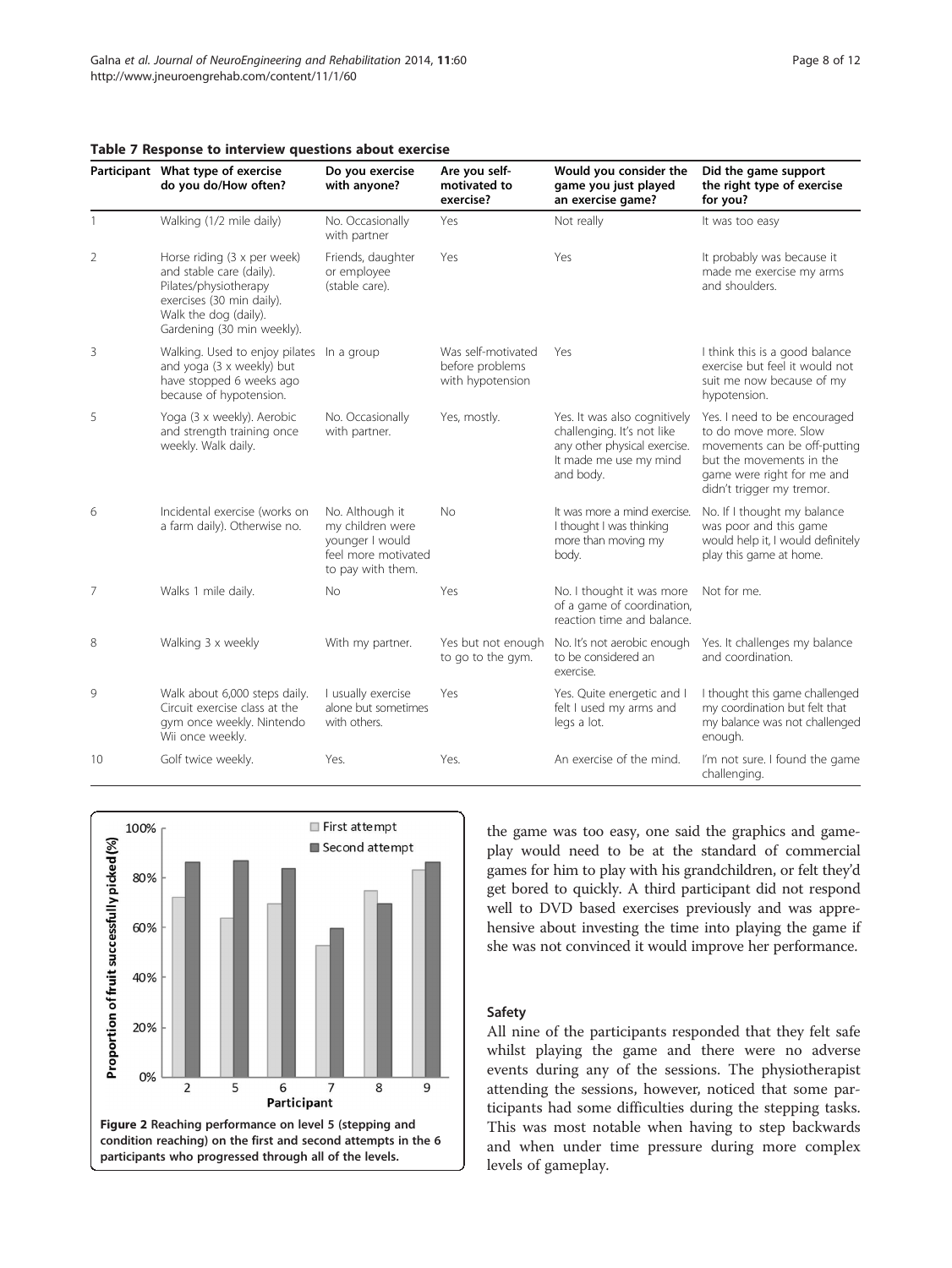#### Participant What do you think of the game you just played? Could you imagine playing this game at home? Would you want to play the game with anyone else? Did you feel safe playing the game? If the game was available to you to use at home, would you play it? If the game was available to purchase, would you buy it? 1 Thought it was okay. Didn't require much thinking. Could be improved by making it faster. Yes Not really Yes No No 2 I struggled with depth perception. Couldn't distinguish the birds from the wasps. When I stepped to one side I thought fruit curved to the side. Difficult to judge the height of the tractor. Some of the play was not realistic (e.g. fruit not on the trees.) Yes but not often. Possibly when the grandchildren are a bit older or if it was in line with my interests (horses). Maybe with grandchildren. It would also help if I could play competitively with people. Yes I might play it once a week and gradually stop. Not in its current form. I could not see any real progress once I got the depth and height perception correct. 3 This game would suit me if I could play it with a group. No Friends I felt settled once I started playing\* I doubt it. No. I have tried DVD exercises which I haven't found useful. 5 Quite enjoyable. Judging the distance of the fruit and obstacles was difficult, especially when I had to multitask. More practice driving would have been good. Usually I do things slowly but this game encouraged me to move faster. Yes. It would be good to do things that are specific to the abilities of people with movement disorders. If playing for fun, yes. If playing competitively, then no. Yes. Particularly if I felt it would improve my movement problems. Yes but it depends on the cost of the whole system. 6 Very good fun. Found it hard to judge the height of fruit. Yes It would be good to play this game competitively. Yes Yes I don't know. Generally I don't do things like this but I would if I knew that it would improve my movement. 7 I think it has great potential but needs refinement. The graphics look dated and the style childish. Not in its current form. I don't think my grandchildren would be interested. Yes Not in its current form. Not in its current form. 8 Enjoyed the game. There needs to be a greater difference between the birds and wasps. I found the tractor platform was confusing to move. A practice session would be useful. Yes. Yes, in a competitive way. Yes Yes It depends on the cost of the game and the associated hardware. 9 It was good and has a lot of potential. I might get bored after a while. The birds and wasps were difficult to differentiate. I found the sensitivity of the driving platform difficult. Yes. I could play on my own but it would be fun playing with other people. Yes Yes It would depend on cost. 10 It was interesting. I enjoyed playing the game. I had to keep my mind focussed on what I was doing. Yes Yes, with my partner and friends "as long as I can beat them" Yes Yes Yes

#### <span id="page-9-0"></span>Table 8 Response to interview questions about gameplay

\*Felt slightly dizzy when first came to the lab (recently diagnosed with hypotension). They rested until they were confident to play the game.

#### Feasibility

Participants in this study tended to enjoy playing the game and also improved with practice. Results for the

Flow State Scale indicated that people with PD were immersed in the gameplay. These findings in the context of the motor learning literature suggest that exergaming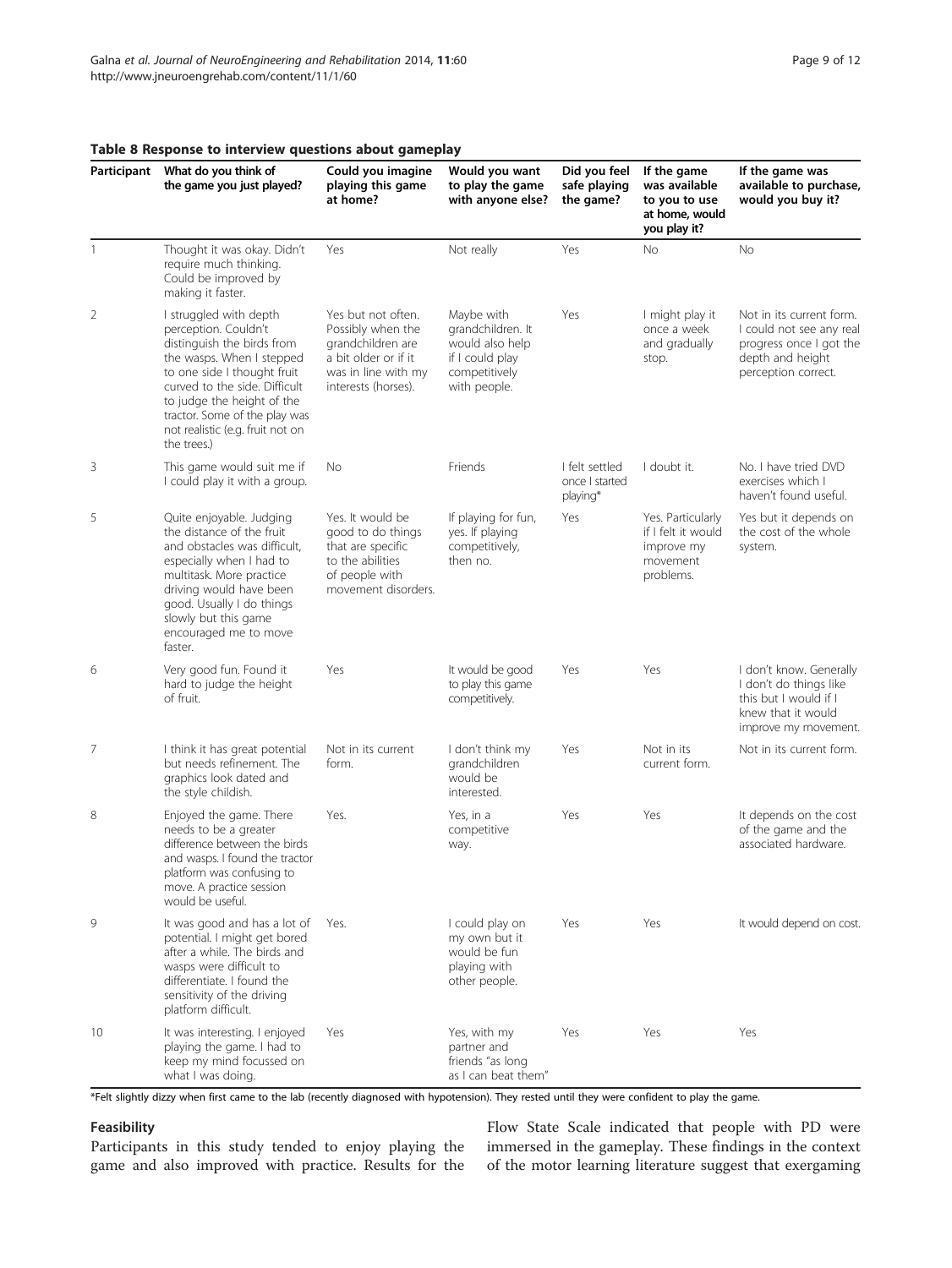<span id="page-10-0"></span>could be a potent intervention to improve function in PD. Motor learning studies demonstrate capacity for people with PD to learn a variety of motor tasks ranging from upper limb movement to whole-body functional tasks [6,[48,49\]](#page-11-0). The use of complex task practice rather than repetition of a simple movement has been shown to produce a more pronounced alteration in the neural circuitry suggesting cortical reorganization [\[5](#page-9-0)]. A common feature of these studies is the use of enhanced sensory feedback such as auditory pacing cues, visual cues or somatosensory cues to provide augmented feedback about movement performance. Motor learning is enhanced by external cueing [7,8] and action observation [9] whilst clinical studies have shown that externally cued practice over more extended periods (3–6 weeks) leads to significant benefits for gait, balance and transfers [6,10-12] and is more effective than interventions that do not use augmented feedback [6,12,13,[50](#page-11-0)]. These studies represent an exciting and novel area of development that could have potentially important benefits for functional independence. Exergaming represents a way to deliver relevant and motivating training modes that capture all of the above elements of complex skill practice of a wide variety of skills coupled with enhanced sensory feedback are still to be developed.

Home use and tailored training may also facilitate exercise compliance and motivation [[51\]](#page-11-0). Compliance is enhanced as computer games are becoming a normal leisure activity for older adults with the benefits of family and carer participation, and they focus on recreation rather than rehabilitation. Encouragingly, most of the participants in the current study incorporated playing games at home into their leisure time, with three of them already using a Nintendo Wii, and most could imagine themselves using the game at home. Furthermore, exergames are usually designed for home use allowing self-management and monitoring of exercise based therapy. The only home-based exergaming study in PD showed that  $18 \times 40$  minute sessions of playing Nintendo Wii™ fitness based games over 6 weeks was able to elicit improvements in several clinical measures of motor function (such as the 10 m walk and unipedal stance) in a small sample of people with PD [26]. More needs to be known about the compliance and effectiveness of home-based exergaming in PD before widespread adoption as a rehabilitation tool. Despite the promising results in this lab based study, it also remains unclear whether exergaming is safe in a home-based setting for people with PD.

This study was limited in so far as we were not able to establish whether it is as effective at improving postural control, nor how it compares to traditional rehabilitation programs. The small and relatively high functioning sample in our study also limits our ability to generalise to the broader population of people with PD. As older adults also show reduced mobility [\[52](#page-11-0)] and dual-task deficit in dynamic postural conditions [[53\]](#page-11-0), this game may help improve postural control in older adults without PD as well.

#### Conclusion

Exergaming using the Microsoft Xbox Kinect system is safe and feasible for people with PD to use however future home-based intervention studies with a larger sample are required to establish our game's safety, feasibility and clinical efficacy as a home-based intervention to improve the postural control of people with PD.

#### Additional file

#### [Additional file 1:](http://www.biomedcentral.com/content/supplementary/1743-0003-11-60-S1.mp4) Video of example of gameplay.

#### Competing interest

The authors declare that they have no competing interest.

#### Authors' contributions

All authors contributed to the design and implementation of the study. RM, MW and MB designed and ran the design workshop and analysed the data to elicit design requirements. DJ and GS developed the game which was designed based on input from all authors. GB, DM and BG were responsible for data collection and processing of the pilot testing data. PO and LR provided important intellectual input to the manuscript. All the authors contributed to the revision of the manuscript and approved the final version for publication.

#### Acknowledgements

This project was funded through a Parkinson's UK Innovation Grant (#K1106). The research supported by the National Institute for Health Research (NIHR) Newcastle Biomedical Research Unit based at Newcastle upon Tyne Hospitals NHS Foundation Trust and Newcastle University. The views expressed are those of the authors and not necessarily those of the NHS, the NIHR or the Department of Health.

#### Author details

<sup>1</sup>Clinical Ageing Research Unit, Institute for Ageing and Health, Campus for Ageing and Vitality, Newcastle University, Newcastle upon Tyne NE4 5PL, UK. <sup>2</sup>Culture Lab, School of Computing Science, Newcastle University, Newcastle upon Tyne, UK.

Received: 24 May 2013 Accepted: 1 April 2014 Published: 14 April 2014

#### References

- 1. Lord S, Godfrey A, Galna B, Burn D, Rochester L: Ambulatory activity in incident Parkinson's: more than meets the eye? *J Neurol* 2013, 260(12):2964–2972.
- 2. Pickering RM, Grimbergen YA, Rigney U, Ashburn A, Mazibrada G, Wood B, Gray P, Kerr G, Bloem BR: A meta-analysis of six prospective studies of falling in Parkinson's disease. *Mov Disord* 2007, 22:1892–1900.
- 3. Rochester L, Nieuwboer A, Lord S: Physiotherapy for Parkinson's disease: Defining evidence within a framework for practice. *Neurodegern Dis Manag* 2011, 1:57–65.
- 4. Goodwin V, Richards S, Taylor R, Taylor A, Campbell J: The Effectiveness of Exercise Interventions for People with Parkinson's Disease: A Systematic Review and Meta-Analysis. *Mov Disord* 2008, 23:631–640.
- 5. Adkins D, Boychuk J, Remple M, Kleim J: Motor training induces experience-specific patterns of plasticity across motor cortex and spinal cord. *J Appl Physiol* 2006, 101:1776–1782.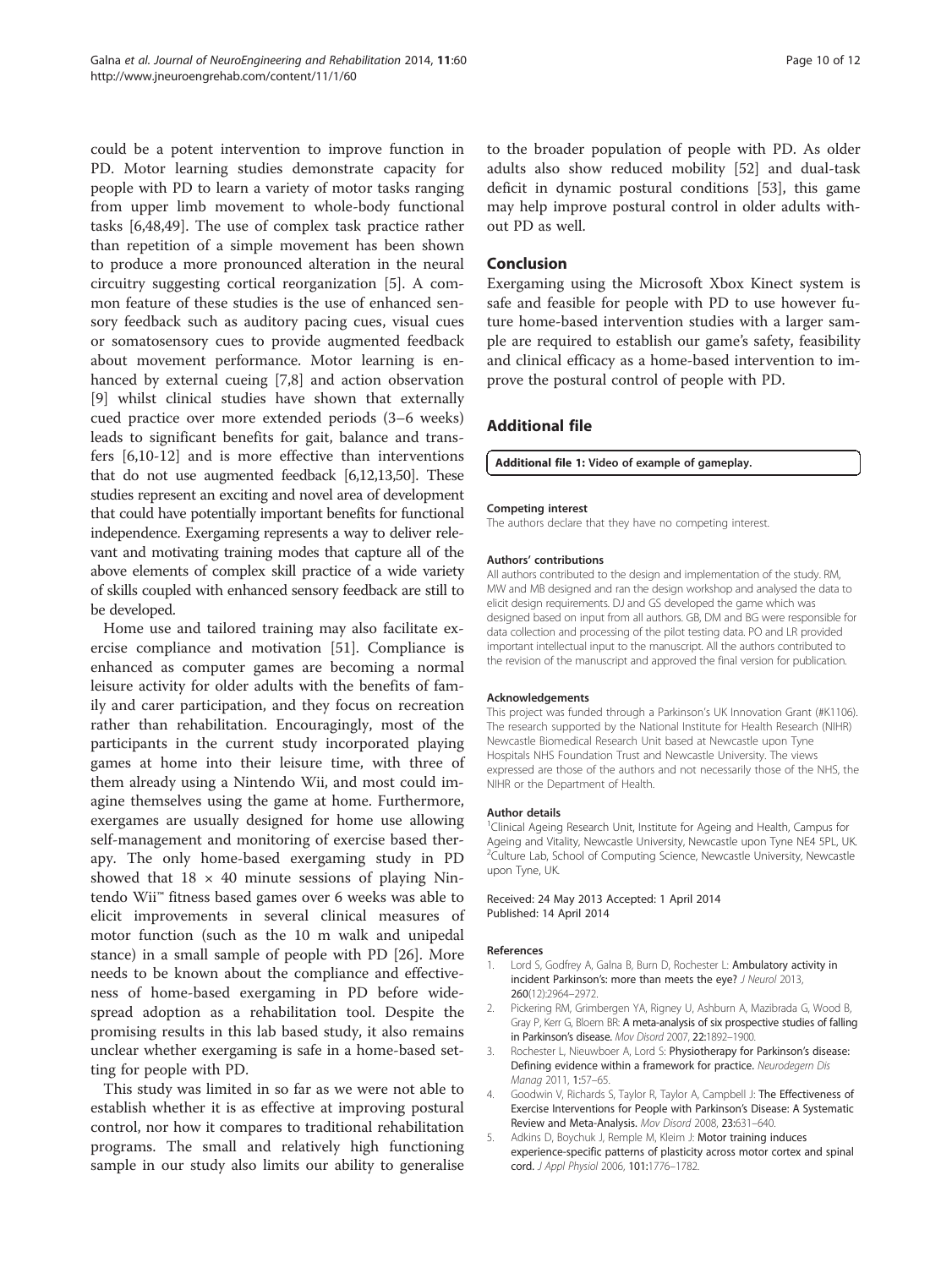- <span id="page-11-0"></span>6. Mak M, Hui-Chan C: Cued Task-Specific Training is Better Than Exercise in Improving Sit-to-Stand in Patients with Parkinson's Disease: A Randomized Controlled Trial. *Mov Disord* 2008, 23:501–509.
- 7. Verschueren SMP, Swinnen SP, Dom R, De Weerdt W: Interlimb coordination in patients with Parkinson's disease: motor learning deficits and the importance of augmented information feedback. *Exp Brain Res* 1997, 113:497–508.
- 8. Rochester L, Baker K, Hetherington V, Jones D, Willems AM, Kwakkel G, Van Wegen E, Lim I, Nieuwboer A: Evidence for motor learning in Parkinson's disease: Acquisition, automaticity and retention of cued gait performance after training with external rhythmical cues. *Brain Res* 2010, 1319:103–111.
- 9. Pelosin E, Avanzino L, Bove M, Stramesi P, Nieuwboer A, Abbruzzese G: Action observation imporves freezing of gait in Patients with Parkinson's disease. *Neurorehabil Neural Repair* 2010, 24(8):746–752.
- 10. Thaut M, McIntosh G, Rice R, Miller R, Rathbun J, Brault J: Rhythmic Auditory Stimulation in Gait Training for Parkinson's Disease Patients. *Mov Disord* 1996, 11:193–200.
- 11. Nieuwboer A, Kwakkel G, Rochester L, Jones D, van Wegen E, Willems A, Chavret F, Hetherington V, Baker K, Lim I: Cueing training in the home improves gait-related mobility in Parkinson's disease: the RESCUE trial. *J Neurol, Neurosurg Psychiatry* 2007, 78:134–140.
- 12. Kadivar Z, Corcos D, Foto J, Hondzinski J: Effect of step training and rhythmical performance in Parkinson's patients. *Neurorehabil Neural Repair* 2011, 25(7):626–635.
- 13. Marchese R, Diverio M, Zucchi F, Lentino C, Abbruzzese G: The Role of Sensory Cues in the Rehabilitation of Parkinsonian Patients: A Comparison of Two Physcial Therapy Protocols. *Mov Disord* 2000, 15:879–883.
- 14. Galna B, Barry G, Jackson D, Mhiripiri D, Olivier P, Rochester L: Accuracy of the Microsoft Kinect sensor for measuring movement in people with Parkinson's disease. *Gait Posture* 2014, 39(4):1062–1068.
- 15. Gil-Gomez JA, Llorens R, Alcaniz M, Colomer C: Effectiveness of a Wii balance board-based system (eBaViR) for balance rehabilitation: a pilot randomized clinical trial in patients with acquired brain injury. *J Neuroeng Rehabil* 2011, 8:30.
- 16. Hernandez H, Graham N, Fehlings D, Switzer L, Ye Z, Bellay Q, Hamza A, Savery C, Stach T: Design of an Exergaming Station for Children with Cerebral Palsy. In *Proceedings of Computer Human Interaction: 5*–*10 May 2012.* Austin, Texas, USA: 2012:631–640.
- 17. Padala KP, Padala PR, Burke WJ: Wii-Fit as an adjunct for mild cognitive impairment: clinical perspectives. *J Am Geriatr Soc* 2011, 59:932–933.
- 18. Pluchino A, Lee SY, Asfour S, Roos BA, Signorile JF: Pilot Study Comparing Changes in Postural Control After Training Using a Video Game Balance Board Program and 2 Standard Activity-Based Balance Intervention Programs. *Arch Phys Med Rehabil* 2012, 93:1138–1146.
- 19. Rendon AA, Lohman EB, Thorpe D, Johnson EG, Medina E, Bradley B: The effect of virtual reality gaming on dynamic balance in older adults. *Age Ageing* 2012, 41:549–552.
- 20. Saposnik G, Teasell R, Mamdani M, Hall J, McIlroy W, Cheung D, Thorpe KE, Cohen LG, Bayley M, Stroke Outcome Research Canada (SORCan) Working Group: Effectiveness of Virtual Reality Using Wii Gaming Technology in Stroke Rehabilitation A Pilot Randomized Clinical Trial and Proof of Principle. *Stroke* 2010, 41:1477–1484.
- 21. Sveistrup H: Motor rehabilitation using virtual reality. *J Neuroeng Rehabil* 2004, 1:10.
- 22. Wuang YP, Chiang CS, Su CY, Wang CC: Effectiveness of virtual reality using Wii gaming technology in children with Down syndrome. *Res Dev Disabil* 2011, 32:312–321.
- 23. Yong Joo L, Soon Yin T, Xu D, Thia E, Pei Fen C, Kuah CW, Kong KH: A feasibility study using interactive commercial off-the-shelf computer gaming in upper limb rehabilitation in patients after stroke. *J Rehabil Med* 2010, 42:437–441.
- 24. Dos Santos A, Pegollo F, Alencar R, Avanzi R, Pompeu JE: A new tool for assessment and balance training of patients with Parkinson's disease based on low cost commercial Wii balance Board. In *proceedings of the 16th International Congress of Parkinson*'*s Disease and Movement Disorders, 27.* Dublin: 2012:886.
- 25. Assad O, Hermann R, Lilla D, Mellies B, Meyer R, Shevach L, Siegel S, Springer M, Tiemkeo S, Voges J, Wieferich J, Herrlich M, Krause M, Malaka R: Motion-Based Games for Parkinson's Disease Patients. In *Proceedings of the tenth International Conference of Entertainment Computing: Lecture Notes in Computer Science, 6972.* Edited by Anacleto

J, Fels S, Graham N, Kaparalos B, ElNasr MS, Stanley K. Vancouver: Springer; 2011:47–58.

- 26. Esculier JF, Vaudrin J, Beriault P, Gagnon K, Tremblay LE: Home-Based Balance Training Programme Using Wii Fit with Balance Board for Parkinson's Disease: A Pilot Study. *J Rehabil Med* 2012, 44:144–150.
- 27. Mendes FAD, Pompeua JE, Lobo AM, da Silva KG, Oliveira TD, Zomignani AP, Piemonte MEP: Motor learning, retention and transfer after virtualreality-based training in Parkinson's disease - effect of motor and cognitive demands of games: a longitudinal, controlled clinical study. *Physiotherapy* 2012, 98:217–223.
- Pompeu JE, Mendes FAD, da Silva KG, Lobo AM, Oliveira TD, Zomignani AP, Piemonte MEP: Effect of Nintendo Wii (TM)-based motor and cognitive training on activities of daily living in patients with Parkinson's disease: A randomised clinical trial. *Physiotherapy* 2012, 98:196–204.
- 29. Gillian B, Brook G, Lynn R: The role of exergaming in Parkinson's disease rehabilitation: a systematic review of the evidence. *JNER* 2014, 11:33.
- 30. Rogers Y, Sharp H, Preece J: *Interaction Design: Beyond human-comupting interaction.* 3rd edition. Chichester, United Kingdom: John Wiley & Sons Ltd; 2011.
- 31. Schoneburg B, Mancini M, Horak F, Nutt JG: Framework for understanding balance dysfunction in Parkinson's disease. *Mov Disord* 2014, 28(11):1474–1482.
- 32. Rochester L, Hetherington V, Jones D, Nieuwboer A, Willems AM, Kwakkel G, Van Wegen E: The effect of external rhythmic cues (auditory and visual) on walking during a functional task in homes of people with Parkinson's disease. *Arch Phys Med Rehabil* 2005, 86:999–1006.
- 33. Kelly VE, Eusterbrock AJ, Shumway-Cook A: A review of dual-task walking deficits in people with Parkinson's disease: motor and cognitive contributions, mechanisms, and clinical implications. *Parkinson*'*s Disease* 2012, 2012:918719.
- 34. Rochester L, Nieuwboer A, Baker K, Hetherington V, Willems AM, Kwakkel G, Van Wegen E, Lim I, Jones D: Walking speed during single and dual tasks in Parkinson's disease: which characteristics are important? *Mov Disord* 2008, 23:2312–2318.
- 35. Movement Disorder Society UPDRS Revision Task Force, Goetz C, Tilley B, Shaftman S, Stebbins G, Fahn S, Martinez-Martin P, Poewe W, Sampaio C, Stern M, Dodel R, Dubois B, Holloway R, Jankovic J, Kulisevsky J, Lang AE, Lees A, Leurgans S, LeWitt PA, Nyenhuis D, Olanow CW, Rascol O, Schrag A, Teresi JA, van Hilten JJ, LaPelle N: Movement Disorder Society-Sponsored Revision of the Unified Parkinson's Disease Rating Scale (MDS-UPDRS): Scale Presentation and Clinimetric Testing Results. *Mov Disord* 2008, 22:2129–2170.
- 36. Powell LE, Myers AM: The Activities-specific Balance Confidence (ABC) Scale. *J Gerontol A Biol Sci Med Sci* 1995, 50A:M28–34.
- 37. Jackson SA, Marsh HW: Development and validation of a scale to measure optimal experience: The Flow State Scale. *Journal Sport Exerc Psychol* 1996, 18:17–35.
- 38. Lange B, Chang CY, Suma E, Newman B, Rizzo AS, Bolas M: Development and evaluation of low cost game-based balance rehabilitation tool using the Microsoft Kinect sensor. In *Proceedings of the 33rd Annual International Conferenec of the IEEE EMBS.* Boston: 2011:1831–1834.
- Weiss PL, Bialik P, Kizony R: Virtual reality provides leisure time opportunities for young adults with physical and intellectual disabilities. *Cyberpsychol Behav* 2003, 6:335–342.
- 40. Hsu JK, Thibodeau R, Wong SJ, Zukiwsky D, Cecile S, Walton DM: A "Wii" bit of fun: the effects of adding Nintendo Wii Bowling to a standard exercise regimen for residents of long-term care with upper extremity dysfunction. *Physiother Theory Pract* 2011, 27:185–193.
- 41. Deutsch JE, Borbely M, Filler J, Huhn K, Guarrera-Bowlby P: Use of a low-cost, commercially available gaming console (Wii) for rehabilitation of an adolescent with cerebral palsy. *Phys Ther* 2008, 88:1196–1207.
- 42. Bertram K, Williams DR: Visual hallucinations in the differential diagnosis of parkinsonism. *J Neurol Neurosurg Psychiatry* 2012, 83:448–452.
- 43. Bodis-Wollner I: Foveal vision is impaired in Parkinson's disease. *Parkinsonism Rel Disord* 2013, 19:1–14.
- 44. Crucian GP, Okun MS: Visual-spatial ability in Parkinson's disease. *Front Biosci* 2003, 8:S992–S997.
- 45. de Leon J, Fernandez-Guinea S: Visuoperceptual processing in Parkinson's disease: From the retina to the frontal cortex. *Revista De Neurologia* 2005, 40:557–562.
- 46. Galna B, Lord S, Daud D, Archibald N, Burn D, Rochester L: Visual sampling during walking in people with Parkinson's disease and the influence of environment and dual-task. *Brain Res* 2012, 1473:35–43.